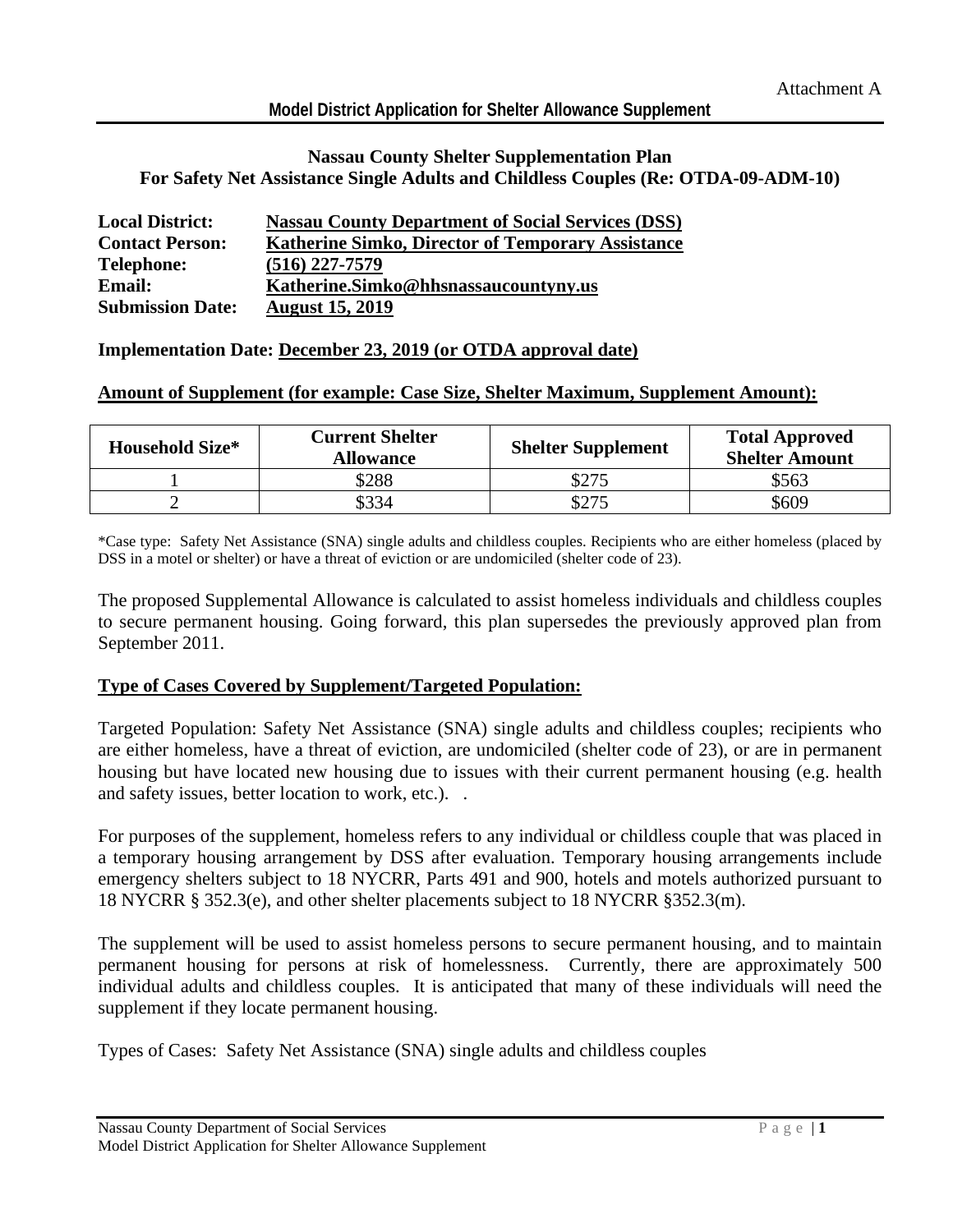#### **List eligibility criteria and how determined and documented:**

**Conditions of Eligibility:** Recipients are SNA single adults and childless couples who are either homeless or at risk of becoming homeless or are undomiciled (shelter type 23) and meet the following conditions:

- Rent must be sent directly to the landlord
- To be eligible and to remain eligible for the Supplemental Rent Allowance all factors of TA eligibility must be met.
- Eligibility for Public Assistance is based on the NYS standard of need. The rent supplement is not part of the standard of need.
- The supplemental amount, when combined with the monthly shelter allowance, will not exceed the monthly rental obligation of the applicant/recipient.
- Income from any other household members may be applied.
- Any rent in excess of the rent supplement will be restricted from the basic needs. Client's permission will be sought to restrict the basic needs towards the rent.
- No one on the case can be on a sanction. Failure to meet regulations, which causes a sanction, will result in a loss of supplemental rent.
- Recipients of the rent supplement must apply for any subsidized housing deemed appropriate when available and accept the program if offered.
- Contributions from outside the household to help with excess rent may need to be documented.
- The total approved shelter amount may change due to household size and/or income when a Non-TA household member with income or an SSI recipient moves into the household. Changes in household size and income must be reported within 10 days of the change.
- A new Shelter Allowance Supplement Conditions Form must be completed and signed for each shelter supplement request.
- Recipients of the Supplemental Rent Allowance must sign the Shelter Allowance Supplement Conditions Form (see attached) and acknowledge their understanding of and compliance with program conditions.
- Individuals residing in Section 8 or Public Housing are not eligible for the supplement, and individuals who have lost Section 8 housing in the last two years without good cause are not eligible for the supplement.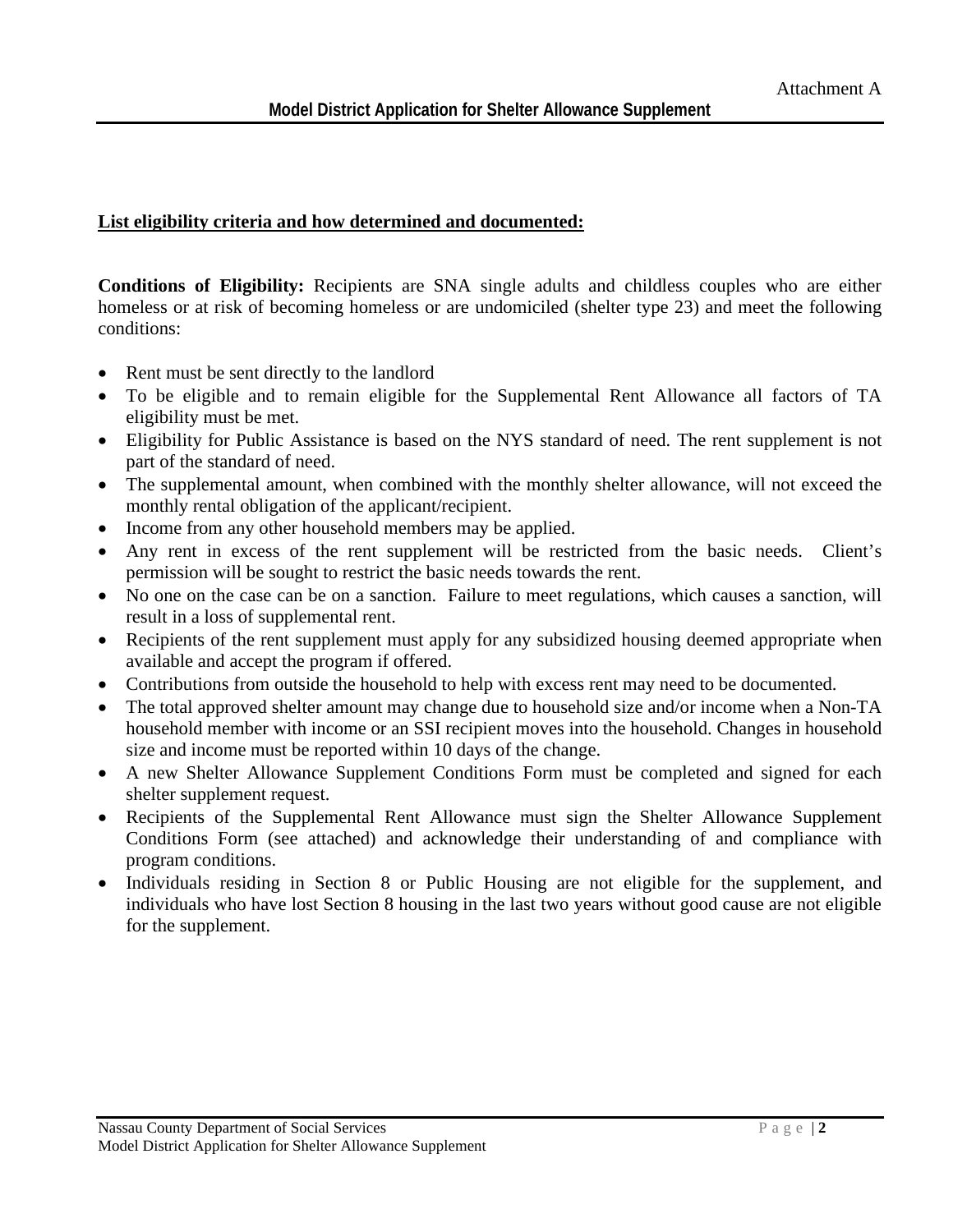# **Model District Application for Shelter Allowance Supplement**

1. How much will non-legally responsible Non-Temporary Assistance (NTA) persons residing in the same dwelling be required to contribute towards the excess shelter costs (e.g., a prorata share of rent costs, 30 percent of income, the lesser of these two variables, etc.)? *Non-legally responsible NTA persons will be required to contribute 30% or a prorata share of the rent, whichever is less.*

Will SSI recipients or ineligible aliens residing in the household be expected to contribute towards rent cost? *Yes*

If so, how will this amount be determined? *SSI recipients or ineligible aliens residing in the household must submit income verification including pay stubs, tax returns, the first month's share of the rent or arrears unless there is good cause as determined by an assistant director or above.*

2. How will contributions towards rent from individuals outside the household be verified and what standards will be applied in determining whether such contributions can be sustained in the future? *DSS may require contributions to be documented, as outlined above, and determine if the rent in its entirety can be restricted from the budget with permission from the client if a case type 16.*

How will the district assure that third party contributors are not legally responsible relatives? *Relationship will be explored, and identification will be required.*

3. Will the district require that there be a court proceeding concerning the nonpayment of shelter costs prior to the individual being determined eligible for supplemental shelter payments? *No. Every effort will be made to avoid court costs and legal fees.* 

4. How will co-tenant of record lease arrangements be handled? *If there is a co-tenancy lease, the DSS client must be named on the lease.*

Will leases be required of all tenants of record? *No.* 

5. Will shelter arrears for shelter supplementation cases be limited in monetary amount (e.g., \$3,000) or to a specific time period (e.g., six months of arrears)? *Arrears will be approved for a limited period of six months. DSS will evaluate when shelter arrears payments that go beyond this six month period are necessary based on the individual case circumstances.*

6. How will the district handle modifications (e.g., moves, rent increases, etc.? *Moves for existing rent supplement cases will be reviewed to ascertain if emergency conditions exist and the move is not necessitated by failure to pay the client share. Rent increases will be addressed up to the supplementation maximum when a household was not already receiving the full shelter supplement amount. Also, a new Shelter Allowance Supplement form must be completed for each move. Ex: A single client has been receiving a Shelter Supplement for eight months for a room but the house he was living in was condemned by the Town or Village or Board of Health, etc. If client locates new permanent housing, then a Shelter Allowance Supplement (SAS) Form must be completed for the new address in order for the SAS to continue.*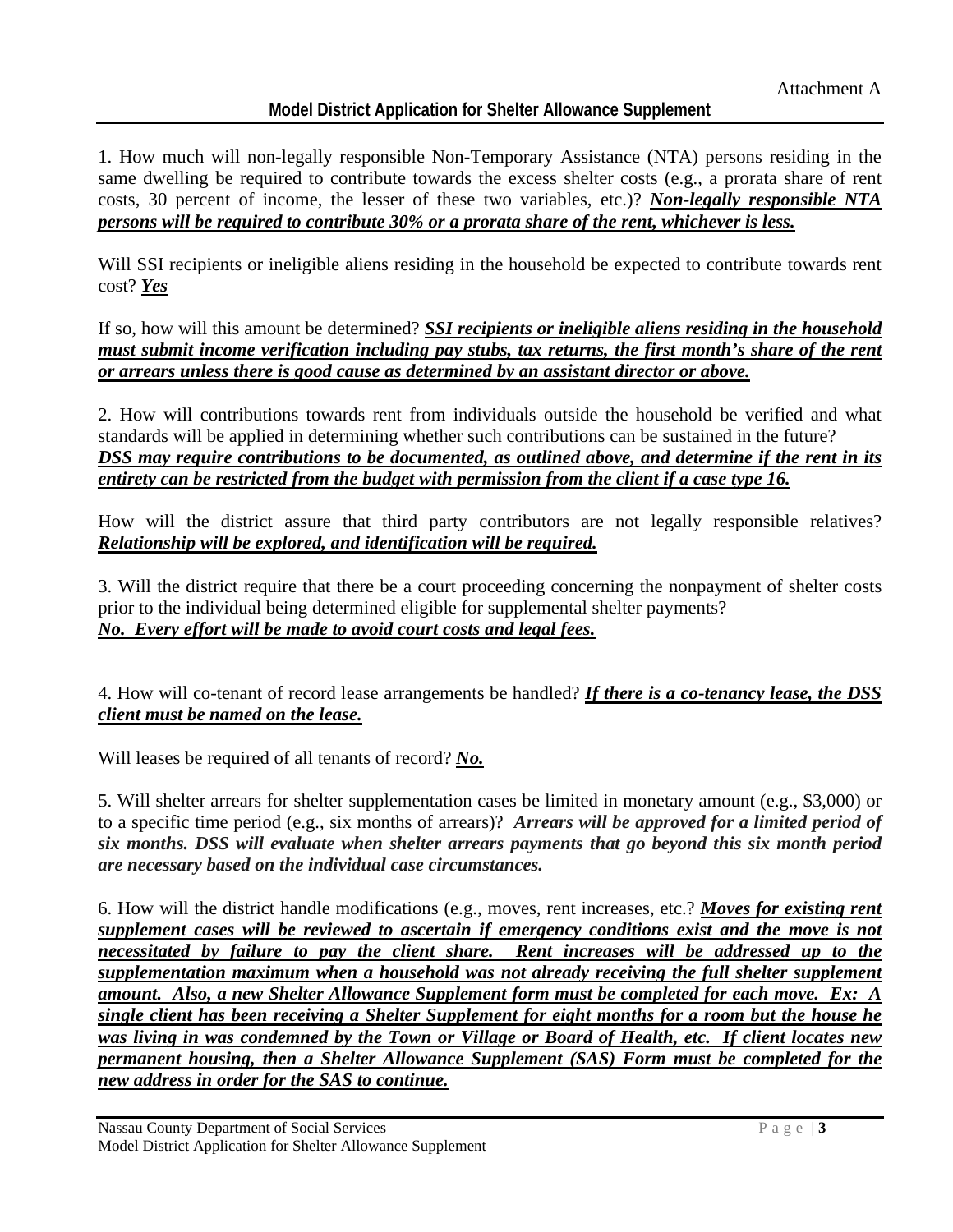• *The total approved shelter amount may change due to household size and/or income when a Non-TA household member with income or an SSI recipient moves into the household. Changes in household size and income must be reported within 10 days of the change.* 

What standards will be followed in determining whether supplementation will continue following a move? *See above. Continuation will occur if the move resulted in an emergency as defined by 18 NYCRR 352.6 (a)(1)(ii). Also, depending upon other circumstances, such as client safety, landlord issues that are out of the control of the client, transportation factors for employment or mandated substance abuse treatment, a move may be approved with the continuation of the shelter supplement to prevent homelessness.* 

• Will the district require the recipient of the supplemental shelter allowance to report changes related to the supplemental allowance timely, as a condition of eligibility for the allowance? *Yes. The total approved shelter supplement amount may change due to household size and/or income when a Non-TA household member with income or an SSI recipient moves into the household. Changes in household size and income must be reported within 10 days of the change.* 

7. Will any local forms be used to facilitate the supplementation process? *Yes*

If so, copies must be provided with the plan. *A copy of the Shelter Allowance Supplement Conditions form is attached.* 

8. Will there be any health and safety standards regarding the housing that must be met prior to paying supplemental allowances or arrears? *Moves into rooms or apartments will require an inspection by the Nassau County Office of Community Development or DSS if security is being requested. Arrears payments will not require an inspection unless the individual or childless couple alleges health and safety violations or violations are reported by local government agencies.*

9. Will the supplemental allowance be time limited in any way? *No. The shelter supplement will continue as long as the individual or childless couple continue to meet TA eligibility requirements.* 

10. Will the supplementation process include a onetime incentive payment to the landlord? *There will be no incentive payment to the landlord.*

11. How will the district ensure that the existence of the supplement does not adversely affect the ability of non-TA recipient individuals or childless couples (i.e. low-income working individuals or childless couples) to find and retain affordable housing? *The effect of the proposed supplement on non-TA single and childless couple households will be minimal. Incentive payments that would favor TA recipients will not be offered to landlords. Nassau's apartment vacancy rate is 3.7%. An estimated 500 SNA single & childless couple households potentially eligible for the supplement is 5.8% of Nassau County's 86,154 total renter households; the impact of the additional rental households on the housing market would be negligible.* 

*(Housing data sources: National Low-Income Housing Coalition: Out of Reach 2019; HUD Comprehensive Housing Market Analysis, Nassau-Suffolk (Long Island), New York 2017)*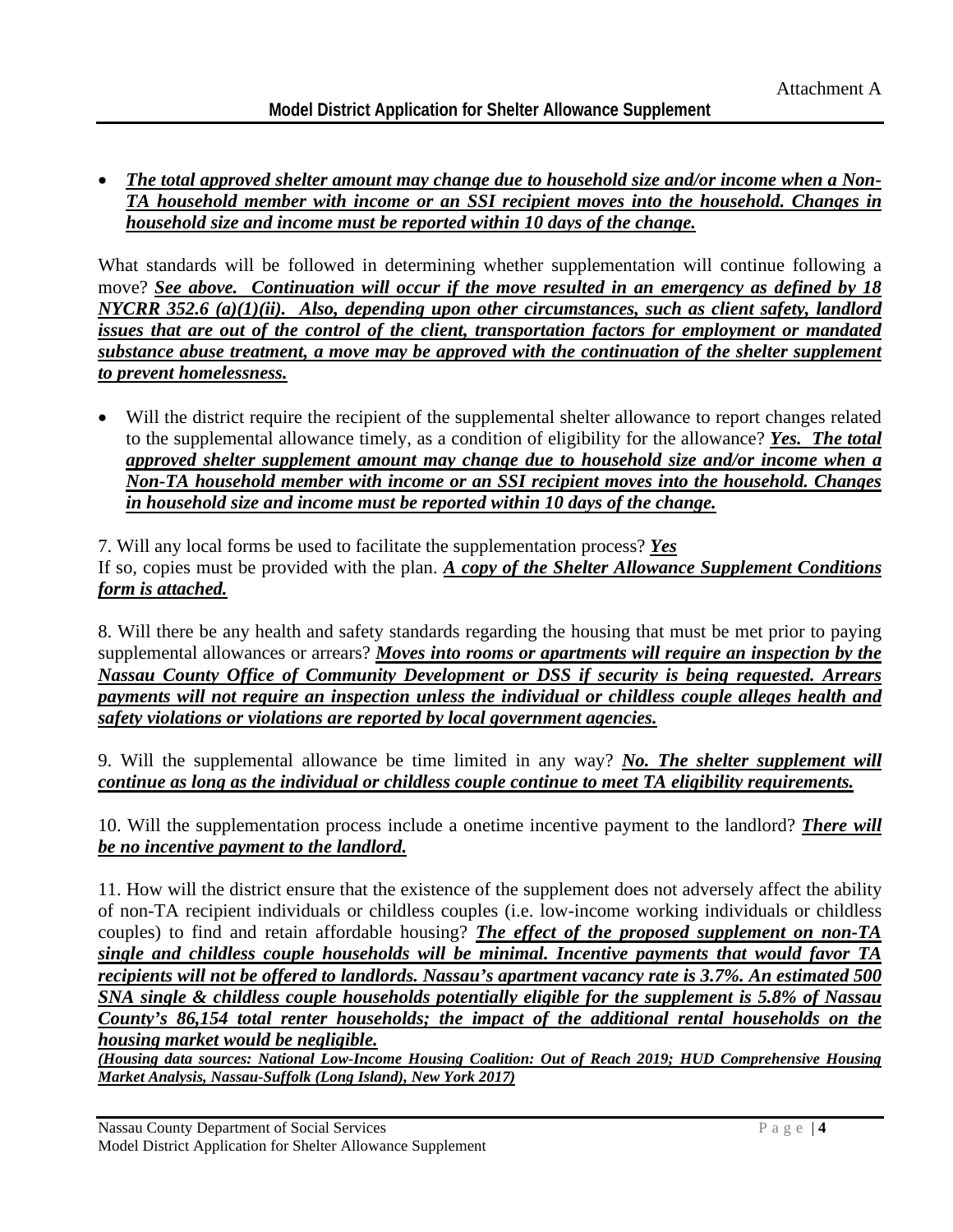# Length of Time Supplement Offered to Individual Cases: (e.g. 3 months, 6 months, indefinitely **etc.)**

The supplemental allowance will be offered indefinitely while eligibility is maintained. Recipients will remain eligible for the shelter supplement if eligibility conditions are met, and the individual(s) remain at the same address. Rent increase requests will be evaluated after a written request is submitted. The rent supplement will not exceed the guidelines established by DSS.

If a client had a Shelter Supplement in place when their case closed, and the client re-applies within 30 days from the closing date, and there have been no changes regarding the rent then the Shelter Supplement can be reinstated as long as the TA eligibility conditions are met.

If a client had a Shelter Supplement in place when their case closed, and the client re-applies after 30 days from the closing date, and there have been no changes regarding the rent and the Shelter Supplement is needed in order to preserve permanent housing, then the Shelter Supplement can be reinstated as long as the TA eligibility conditions are met.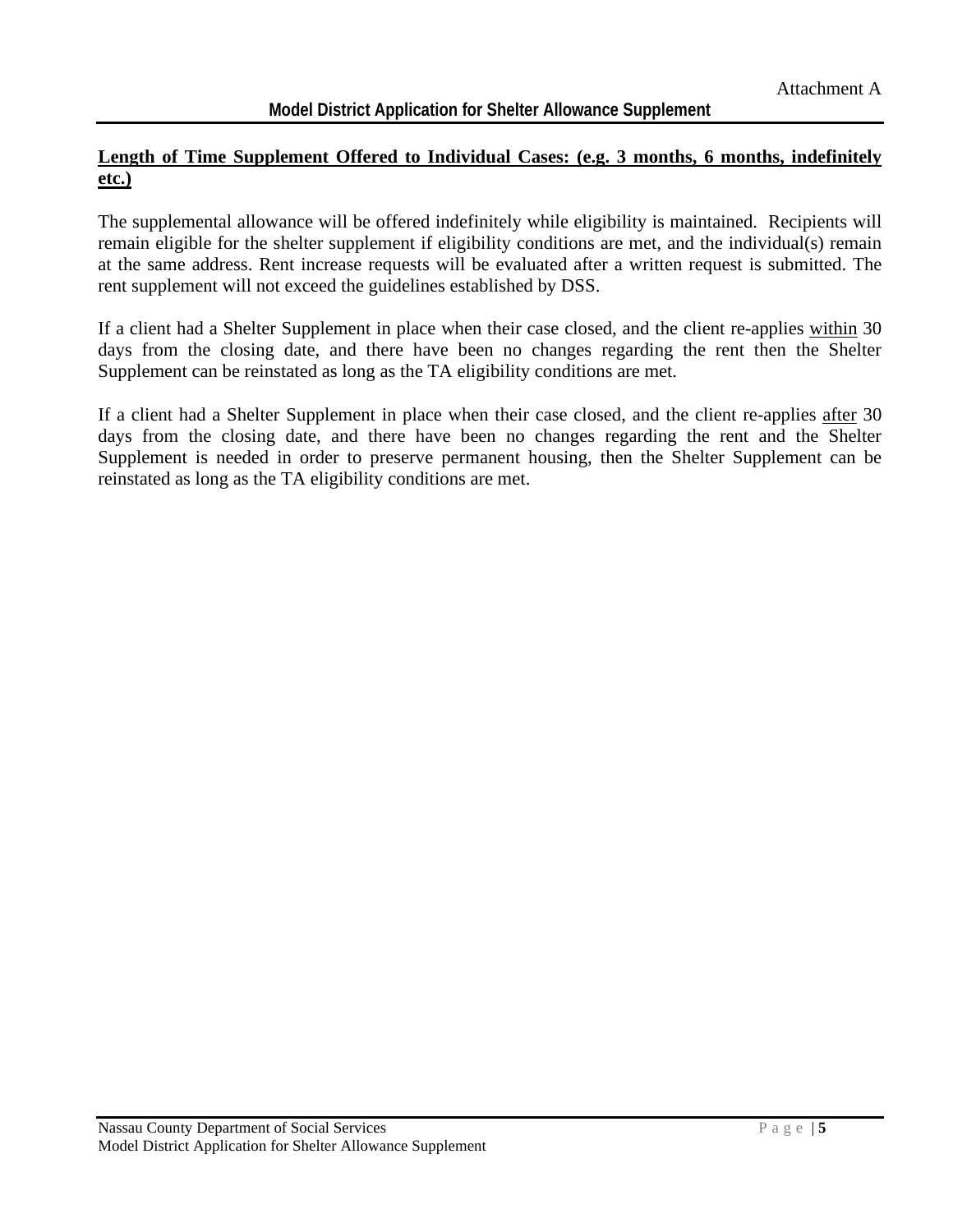# **Estimate of Cost Savings/Neutrality (Show all calculations): Gross State Local**

The **anticipated financial costs** of the supplementation are calculated as follows:

| <b>Household</b><br>Size* | <b>Current Shelter</b><br><b>Allowance</b> (per<br>month) | <b>Shelter Supplement</b> | <b>Total Approved Shelter</b><br><b>Amount</b> (per month) |
|---------------------------|-----------------------------------------------------------|---------------------------|------------------------------------------------------------|
|                           | \$288                                                     | \$275                     | \$563                                                      |
|                           | \$334                                                     | \$275                     | \$609                                                      |

If all (100%) of eligible households receive the proposed supplemented allowance, the anticipated **additional financial cost** is calculated as follows:

| Household<br>Size* | <b>Number of</b><br><b>Households</b> | <b>Anticipated Additional</b><br><b>Financial Cost</b><br>(per month) | <b>Anticipated Additional Financial</b><br>Cost (per month)           |
|--------------------|---------------------------------------|-----------------------------------------------------------------------|-----------------------------------------------------------------------|
|                    | 480                                   | \$275                                                                 | $$132,000$ (480 households x \$275)<br>additional cost per household) |
|                    | 20                                    | \$275                                                                 | \$5,500 (20 households x \$275)<br>additional cost per household)     |
| Total              | 500                                   |                                                                       | \$137,500                                                             |

The total **anticipated additional financial costs** of the supplementation, if all (100%) of eligible households receive the proposed supplemented allowance, are:

| Period                  | Total       | NYS Share $(29\%)$ | <b>County Share (71%)</b> |
|-------------------------|-------------|--------------------|---------------------------|
| Monthly                 | \$137,500   | \$39,875           | \$97,625                  |
| Annual (monthly $x$ 12) | \$1,650,000 | \$478,500          | \$1,171,500               |

**Anticipated financial savings:** A comparison of the current cost of emergency shelter and the cost of permanent housing using the proposed supplemented Total Housing Allowance clearly demonstrates **anticipated financial savings** for every household that moves from emergency to permanent housing.

| <b>Household Size*</b> | <b>Emergency Shelter</b><br>$(30$ -days) | <b>Supplemented Total</b><br><b>Shelter Allowance</b><br>$(30$ -days) | <b>Anticipated Cost</b><br>Savings (per month) |
|------------------------|------------------------------------------|-----------------------------------------------------------------------|------------------------------------------------|
|                        | \$2,160 (\$72 per diem x 30)             | \$563 per month                                                       | \$1,597                                        |
|                        | days)                                    |                                                                       |                                                |
|                        | \$5,880 (\$196 per diem x                | \$609 per month                                                       | \$5,271                                        |
|                        | $30 \text{ days}$ )                      |                                                                       |                                                |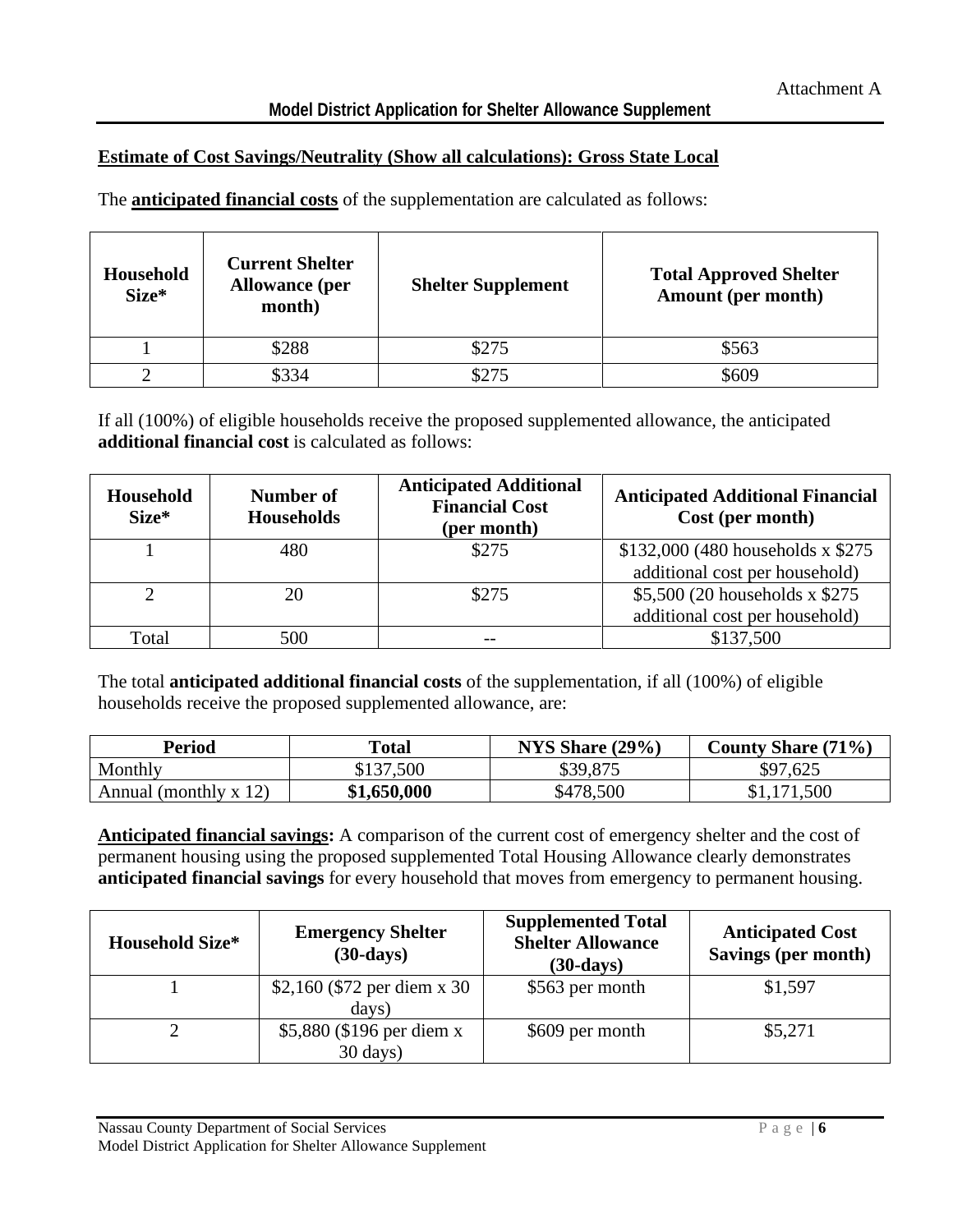\*Case type: Safety Net Assistance (SNA) single adults and childless couples; recipients who are either homeless or at imminent risk of becoming homeless

The total **anticipated financial savings** accrued due to the supplementation, if all (100%) of eligible households receive the proposed supplemented allowance, are:

| Period                  | Total*       | NYS Share $(29\%)$ | <b>County Share (71%)</b> |
|-------------------------|--------------|--------------------|---------------------------|
| Monthly                 | \$871,980    | \$252,874          | \$619,106                 |
| Annual (monthly $x$ 12) | \$10,463,760 | \$3,034,490        | \$7,429,270               |

\*Household Size 1: 480 households x  $$1,597$  Anticipated Cost Savings (per month) =  $$766,560$ Household Size 2: 20 households x  $$5,271$  Anticipated Cost Savings (per month) =  $$105,420$ **TOTAL Anticipated Cost Savings (per month)** =  $$766,560 + $105,420 = $871,980$ 

These financial calculations demonstrate a net benefit to NYS and Nassau County due to implementation of the supplemental allowance. These values represent *real financial savings* as the cost of housing for eligible populations is reduced from the shelter rate to the supplemental rate. *Moreover, homeless households and those at-risk of homelessness can be maintained in permanent housing. Rent supplements also are a stabilizing factor, helping pay for some of the rent until the household becomes self-sufficient. Stable housing placement supports the TANF goals of employment and self-sufficiency.*

The total **anticipated financial savings** calculated below are based upon the cost of emergency housing for the 500 single and childless couples, compared to the cost of permanent housing using the supplemented allowance:

| <b>Period</b>           | <b>Cost of Emergency</b><br>Housing* | <b>Cost of Supplemented</b><br><b>Shelter Allowance**</b> | <b>Total Anticipated</b><br><b>Financial Savings</b> |
|-------------------------|--------------------------------------|-----------------------------------------------------------|------------------------------------------------------|
| Monthly                 | \$1,154,400                          | \$282,420                                                 | \$871,980                                            |
| Annual (monthly $x$ 12) | \$13,852,800                         | \$3,389,040                                               | \$10,463,760                                         |

\*Household Size 1: 480 households x  $$2,160$  Emergency Shelter (30-days) cost =  $$1,036,800$ Household Size 2: 20 households x  $$5,880$  (\$196 per diem x 30 days = \$117,600) TOTAL Anticipated Cost Savings (per month) =  $$1,036,800 + $117,600 = $1,154,400$ 

\*\*Household Size 1: 480 households x \$563 per month  $=$  \$270,240 Household Size 2: 20 households x  $$609$  per month = \$12,180 **TOTAL Anticipated Cost Savings (per month)** =  $$270,240 + $12,180 = $282,420$ 

*The annual Total Anticipated Financial Savings of \$10,463,760 consists of 29% NYS funds (\$3,034,490) and 71% County funds (\$7,429,270).*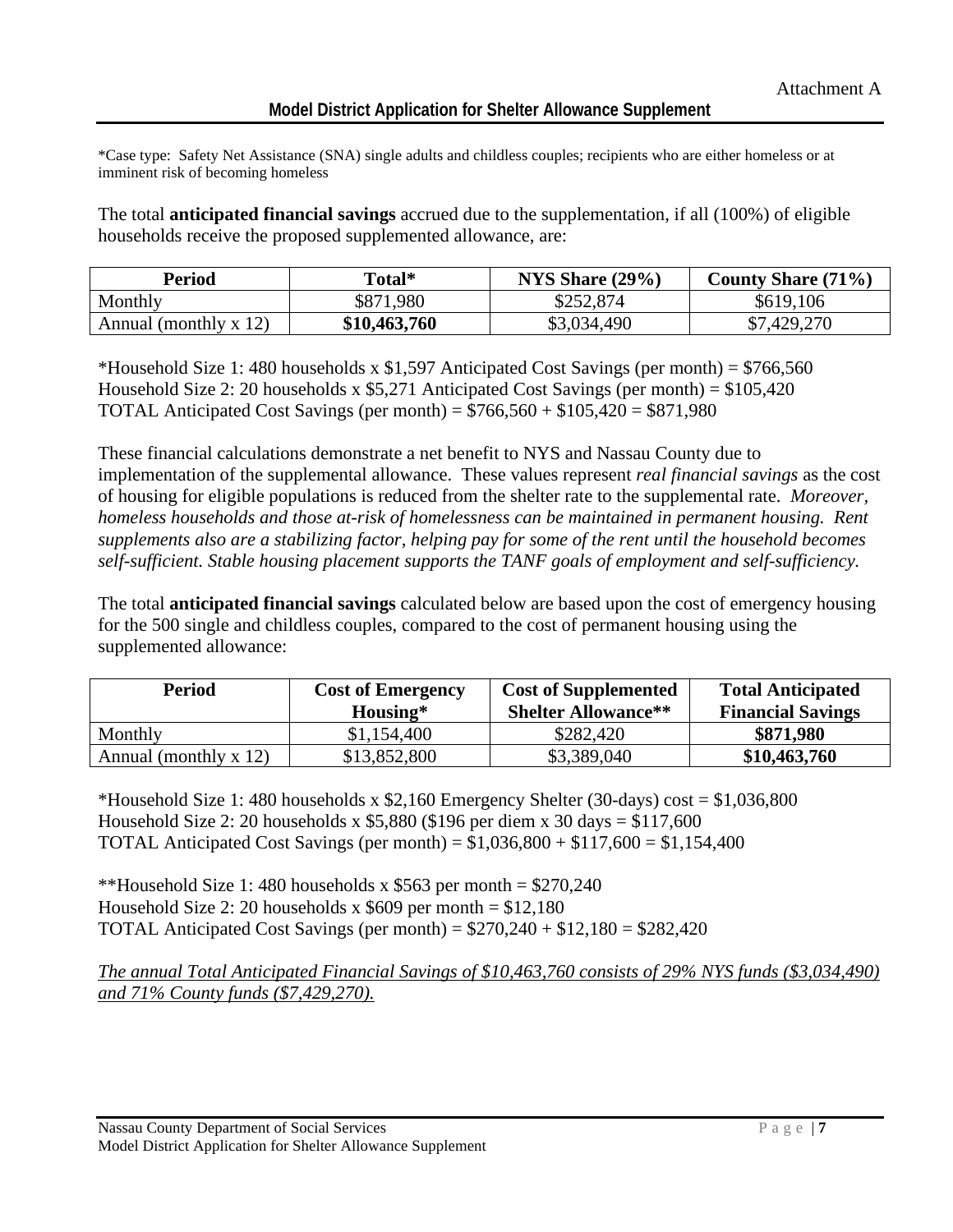#### **Purpose/Justification (Provide relevant statistics)**

The primary barrier to permanent housing for homeless SNA single and childless couple households residing in Nassau County, and those at imminent risk of homelessness, is the lack of affordable rental housing or, more specifically, the inability of these households to pay the high rents charged. Shelter allowance supplementation is required to make rental housing more affordable. The supplement will be used to find and retain permanent housing. Failure to secure or retain permanent housing results in placement of additional singles and childless couples in temporary housing arrangements as well as extending the duration of such placements.

#### Cost of rental housing in Nassau County

The table below illustrates that the cost of living in NYS is substantially higher than the country overall. Within NYS, Nassau County has a much higher cost of living than the state overall. This is especially true with housing costs, where State indexes at 151% higher than the country overall, and Nassau County indexes at 279% higher than the country overall.

| <b>COST OF</b>   |               |                |                      |
|------------------|---------------|----------------|----------------------|
| <b>LIVING</b>    | <b>Nassau</b> | New York State | <b>United States</b> |
| Overall          | 179           | 129            | 100                  |
| Grocery          | 104.4         | 101.7          | 100                  |
| Health           | 100           | 101            | 100                  |
| <b>Housing</b>   | 279           | 151            | 100                  |
| <b>Utilities</b> | 125           | 116            | 100                  |
| Transportation   | 196           | 162            | 100                  |
| Miscellaneous    | 114           | 102            |                      |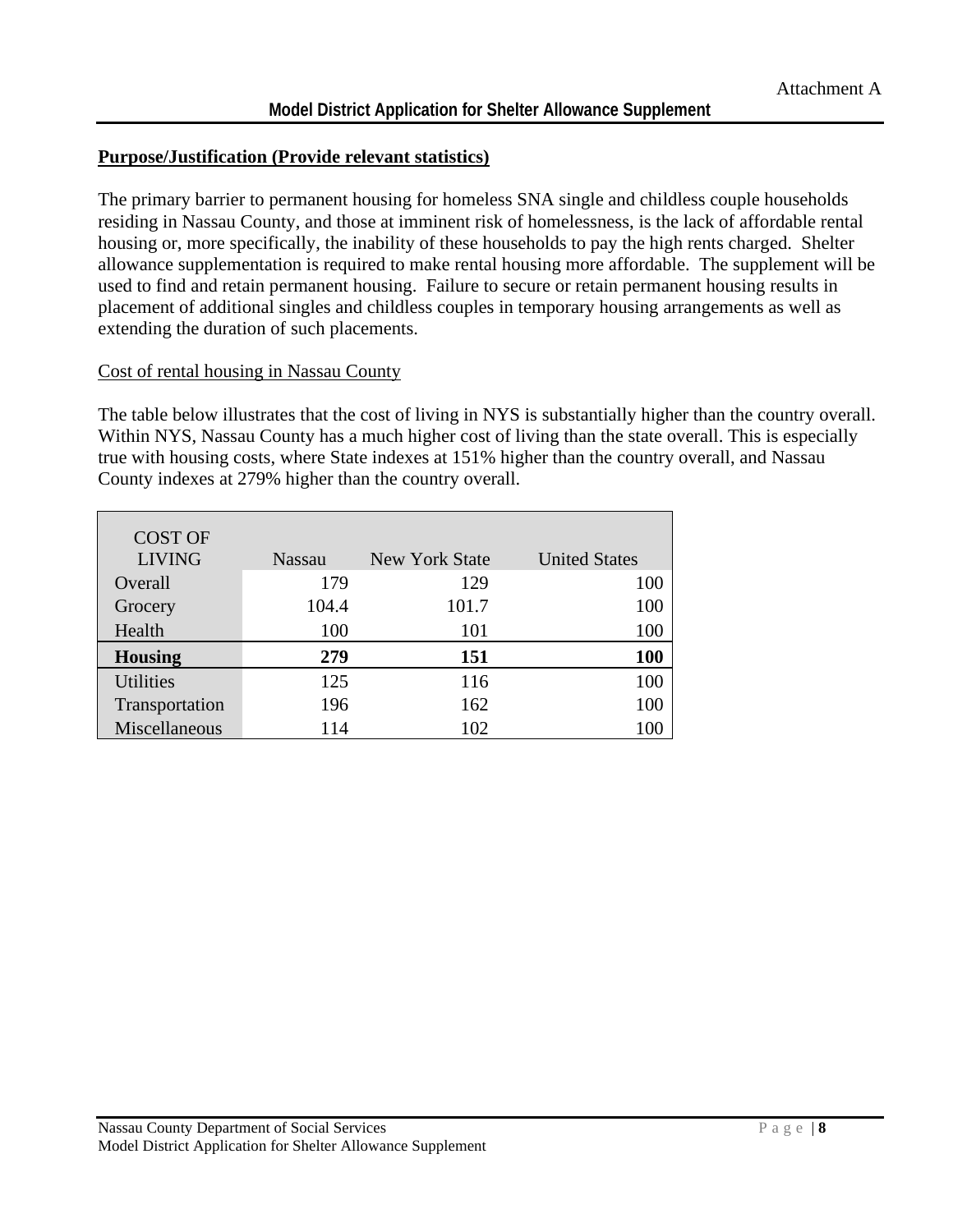The cost of rental housing in Nassau County is high. The federal Department of Housing and Urban Development (HUD) Fair Market Rent (FMR) is used to calculate the monthly housing assistance payment for a family in modest, safe housing of a particular size structure. The FMR values for Nassau County are as follows:

|                    |                   |                |                | 2019 HUD Fair Market Rent (Values) For Nassau County, NY |                |
|--------------------|-------------------|----------------|----------------|----------------------------------------------------------|----------------|
|                    |                   | One            | Two            | <b>Three</b>                                             | Four           |
|                    | <b>Efficiency</b> | <b>Bedroom</b> | <b>Bedroom</b> | <b>Bedroom</b>                                           | <b>Bedroom</b> |
| <b>FY 2019 FMR</b> | \$1,240           | \$1,548        | \$1,907        | \$2,460                                                  | \$2,756        |
| <b>FY 2018 FMR</b> | \$1,221           | \$1,527        | \$1,878        | \$2,428                                                  | \$2,726        |
| <b>FY 2017</b>     |                   |                |                |                                                          |                |
| <b>Minimum</b>     | \$1,200           | \$1,270        | \$1,470        | \$1,890                                                  | \$2,130        |
| <b>Median</b>      | \$1,560           | \$1,660        | \$1,920        | \$2,470                                                  | \$2,780        |
| Average            | \$1,627           | \$1,732        | \$1,998        | \$2,566                                                  | \$2,890        |

The National Low-Income Housing Coalition estimates that, for Nassau County, a household would need to earn an hourly wage of \$36.67, equivalent of an annual income of \$76,280, to be able to afford a two-bedroom apartment with rent equal to the FMR. *Source: National Low Income Housing Coalition: Out of Reach 2019,<https://reports.nlihc.org/oor>* Availability of affordable rental housing

According to HUD, the rental housing market in Long Island is "slightly tight." A recent decrease in the rental vacancy rate is attributed to young professionals choosing to rent apartments as opposed to purchasing homes because of high housing prices. A lack of developable land has kept the supply of apartment units limited. During the first quarter of 2017, apartment vacancy rates were at 3.7%, attributed to more turnovers of apartment units by young professionals. Average apartment rents are high, at \$2,231, because of proximity to New York City. *Source: HUD Comprehensive Housing Market Analysis, Nassau-Suffolk (Long Island), New York 2017*

Nassau's apartment vacancy rate is 3.7%. There are 86,154 total renter households in Nassau County.

The public housing authorities within the County that operate public housing and Section 8 programs have extensive multi-year waiting lists for services. Household ability to pay rent

"Severe housing cost burden" reports the percentage of households that spend 50% or more of their household income on housing. In Nassau, 84,430 households, 19% of total households (both rental and owner), have severe housing cost burden. The NYS Comptroller's Office estimates that 29.6% of Nassau's rental households experience severe housing cost burden. Severe rental burdens disproportionately impact poor families.

*Sources: U.S. Census, American Community Survey (ACS) 2013-2017, [https://www.countyhealthrankings.org;](https://www.countyhealthrankings.org/) Housing Affordability in New York State, New York State*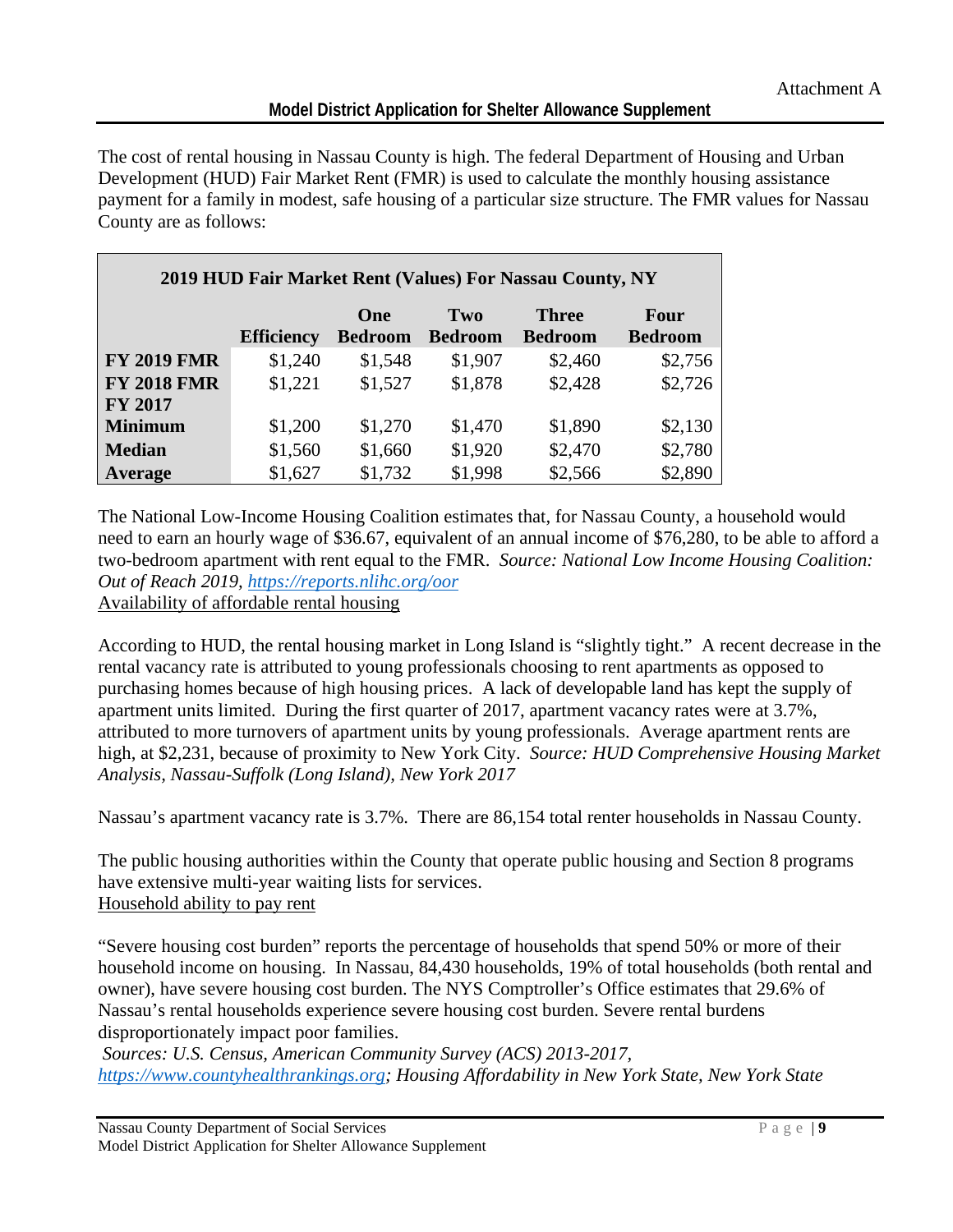# **Model District Application for Shelter Allowance Supplement**

*Comptroller, March 2014, [https://www.osc.state.ny.us/reports/housing/affordable\\_housing\\_ny\\_2014.pdf](https://www.osc.state.ny.us/reports/housing/affordable_housing_ny_2014.pdf)*

#### TANF shelter allowance supplementation *is effective*

Nassau County initiated a Homeless Restabilization Project in October 2010 to concentrate available services to our homeless population. From 2016 to present, 650 singles and/or families were moved into permanent housing. *This is due in large part to use of the shelter allowance supplement for FA and SNA families with children that are homeless or facing eviction, that was approved by NYS for Nassau County (OTDA-03-ADM-7).*

The lack of available living arrangements at the prevailing public assistance rent schedule for singles or childless couples prevents similar success for this population.

#### **Attachment**

Shelter Allowance Supplement Conditions form

Doc id #145670 June 24, 2019